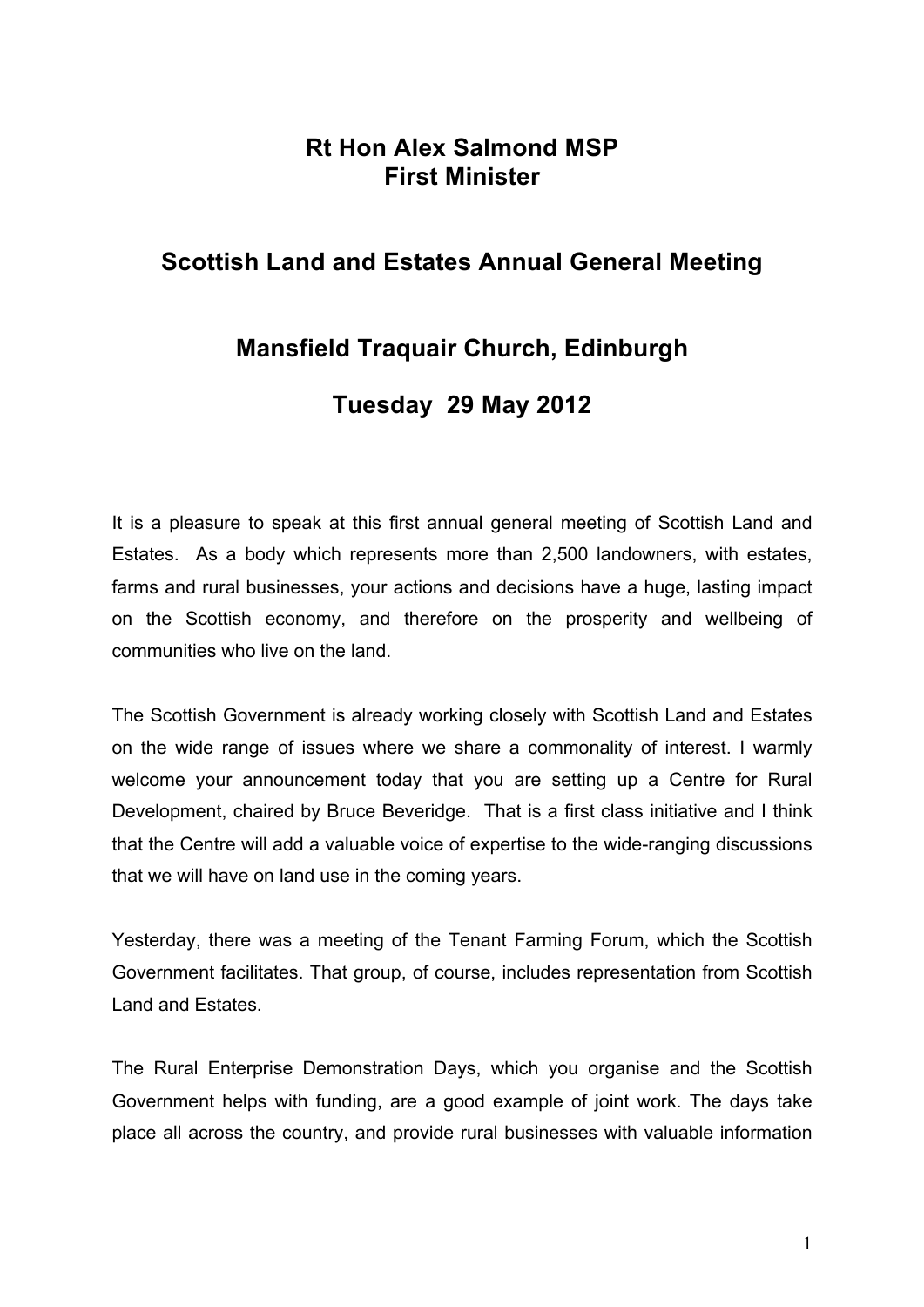about how to diversify into areas such as country sports, tourism or indeed the outdoor leisure market.

We also welcome the support which Scottish Land and Estates has given to the Land Use Strategy which the Scottish Government published last year. That strategy – the first of its kind in Europe - affirmed a principle of sustainable land use.

It set out a consultative and integrated approach to land use which is at the heart of Scottish Government policy. Since its publication, a programme of work has been put in place to implement the strategy. That programme will be strengthened by further initiatives.

I understand that Richard Lochhead is attending a seminar today to discuss establishing a Rural Parliament, that a representative from Scottish Land and Estates is attending the event and we look forward very much to working with you on this venture. It will help us to bring together the interests of everyone who lives, works or indeed has an interest in Rural Scotland.

I know that the theme of today's AGM is boosting rural recovery. That is entirely fitting, because the businesses you represent have a combined turnover well in excess of £1 billion. You are of major importance to several of the key economic sectors on which Scotland's future economic prosperity will be based.

Farming, for example, has been central to the global success of our food and drink industry – the exports last year were £5.4 billion, up almost 20 per cent, year on year.

The success is a fantastic example of partnership between the public and private sectors, with wholehearted support from the Scottish Government and our enterprise agencies being matched with world class produce from farmers, food manufacturers and indeed distillers.

Forestry and sporting estates, like farming, are sectors which are still important to our modern economy. Forestry brings in £670 million each year, while country sports tourism has been valued as being worth significantly over £200 million - reflecting the fact that in recent decades, you have had an important role in developing tourism products.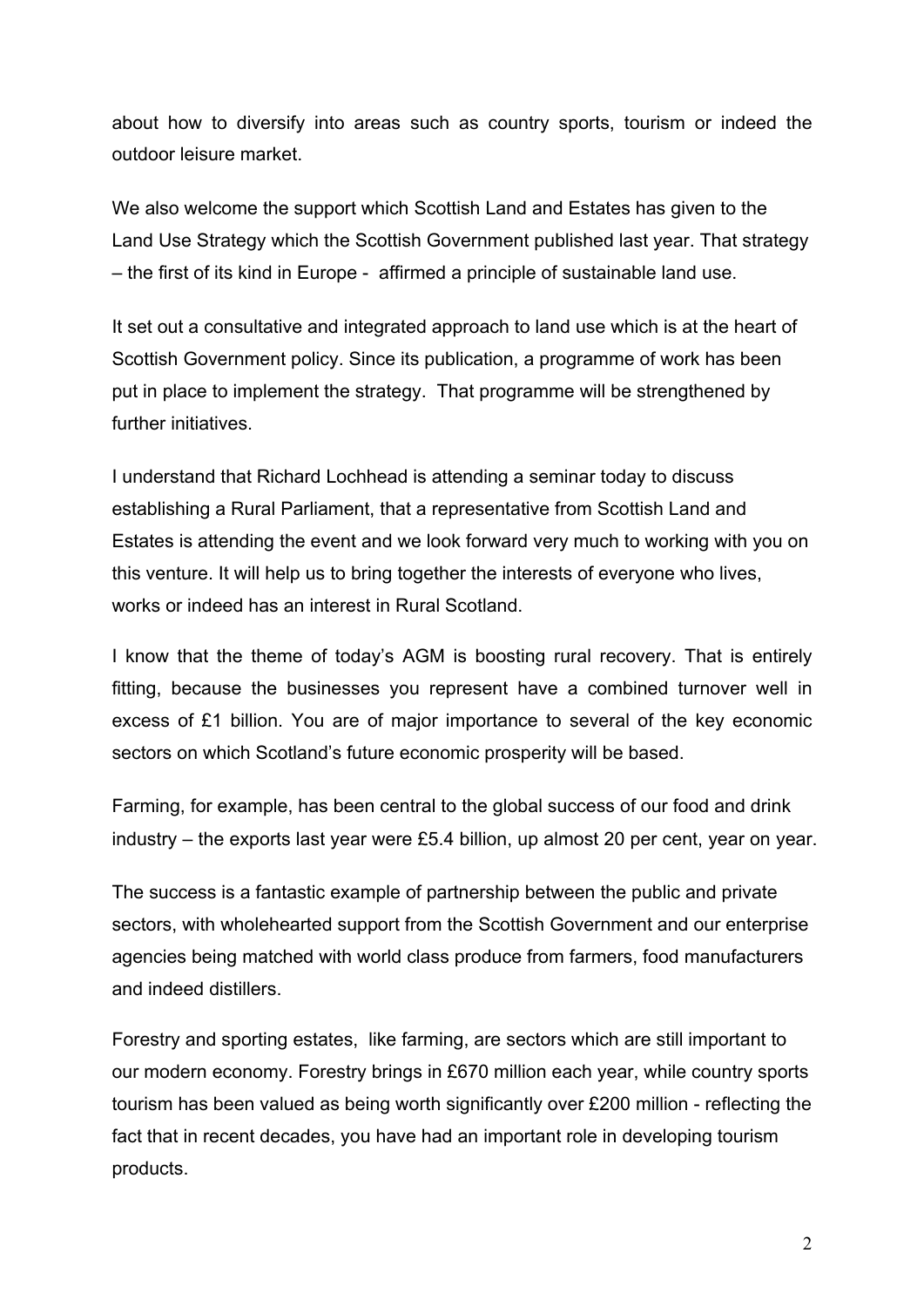And you are playing a growing part in a economic sector of the future. Many landowners are leasing land for large scale renewable energy development.

I welcome the fact that Scottish Land and Estates is encouraging farmers to adopt renewable energy on their land. That will be a key objective of our agri-renewables strategy, due to be published later this year, and which Scottish Land and Estates is contributing to through membership of a stakeholder group.

Across virtually all sectors of the economy, skills are essential. And I have what I think is a highly significant announcement to make. Last week, Scottish land and Estates submitted a proposal to government for the development of rural Modern Apprenticeships. It gave clear evidence of the strong commitment of this organisation and this membership to addressing the specific skill needs of rural businesses.

I warmly welcome that proposal, and today I can confirm that Skills Development Scotland and the Scottish Government will work with you on developing it further and bringing it to fruition. I hope that this will allow the proposal to be taken forward promptly. That is the development of a Modern Apprenticeship scheme for rural businesses and estates in Scotland.

Skills development is essential to a vast range of rural businesses – from gamekeeping to water supply management. We look forward to working with you to ensure that more young people can gain the opportunities they need to succeed in these occupations.

Ladies and gentlemen, the Modern Apprenticeship programme in Scotland has been totally transformed over the last five years. In 2007, there were some 16,000 modern apprentices in Scotland and remember every single modern apprentice in Scotland is in employment. The completion rates for Modern Apprenticeships have increased very substantially over the last five years. They now stand at a record of over 75 per cent, but the numbers are now over 26,000 in the last year. 25,000 was the target last year and for the next five years, meaning 125,000 youngsters will be given a career opportunity, a life opportunity, an employment opportunity to develop and train. I am absolutely delighted that this organisation and the companies and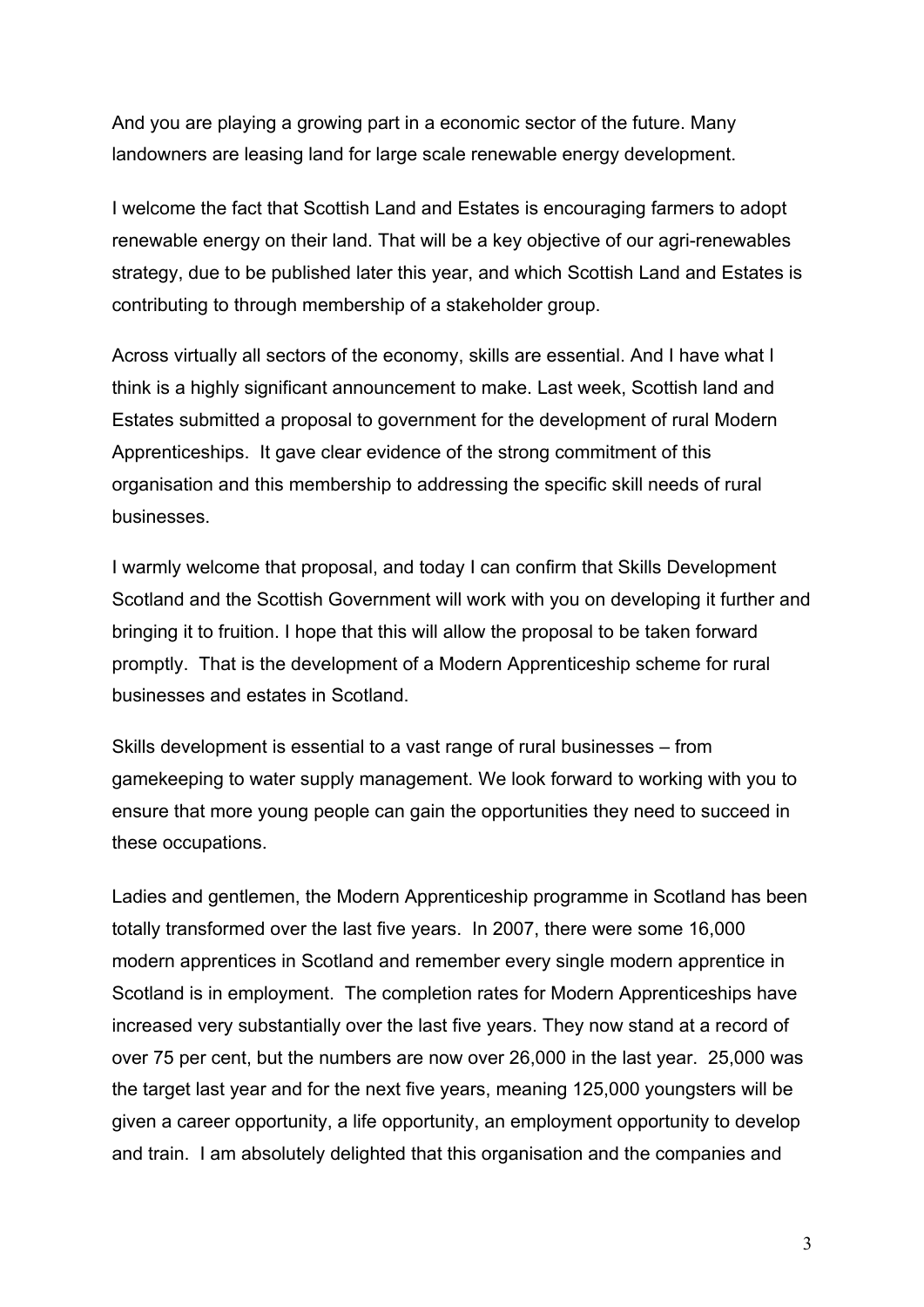estates within it will now be part of the Modern Apprenticeship drive in Scotland. It is absolutely fundamental for people to regard and see these areas of rural business as areas where people can pursue fruitful, qualified, skilled careers over a lifetime if they so choose. It is a matter, not just of giving opportunities to young Scots, it's a matter of validation, of seeing these professions and areas of life as being areas of skilled employment.

The economic role that you can play is matched by an important social role. Effective land use is at the very heart of building sustainable communities in rural areas. Landowners can make a significant contribution to the delivery for example of affordable housing. When we published "Our Rural Future", last year, the Scottish Government made it clear that we wanted to strengthen partnerships between local government, housing associations and landowners.

Community development is also, of course, a major reason for the Land Reform (Scotland) Act which was passed in 2003. In my view, yesterday's very welcome announcement of the purchase of the Machrihanish airbase demonstrated the strengths of existing right-to-buy legislation.

The purchase enables land which is not being used by the Ministry of Defence to be managed and developed by the community, and is a result of the community buyers, the Scottish Government and the MoD working together on the deal.

The Scottish Government is committed to a review of the Land Reform Act. We are the guardians of the land for the next generation and thereafter. This means a review which looks to 2050 or even beyond. That requires everyone to work together. We strongly look forward to Scottish Land and Estates contributing to that review.

My own view is that many of the successes that I have highlighted –such as food and drink exports, renewable energy, the adoption of our land use strategy - would not have happened, or would not have happened as well, without a resumption of our Scottish Parliament.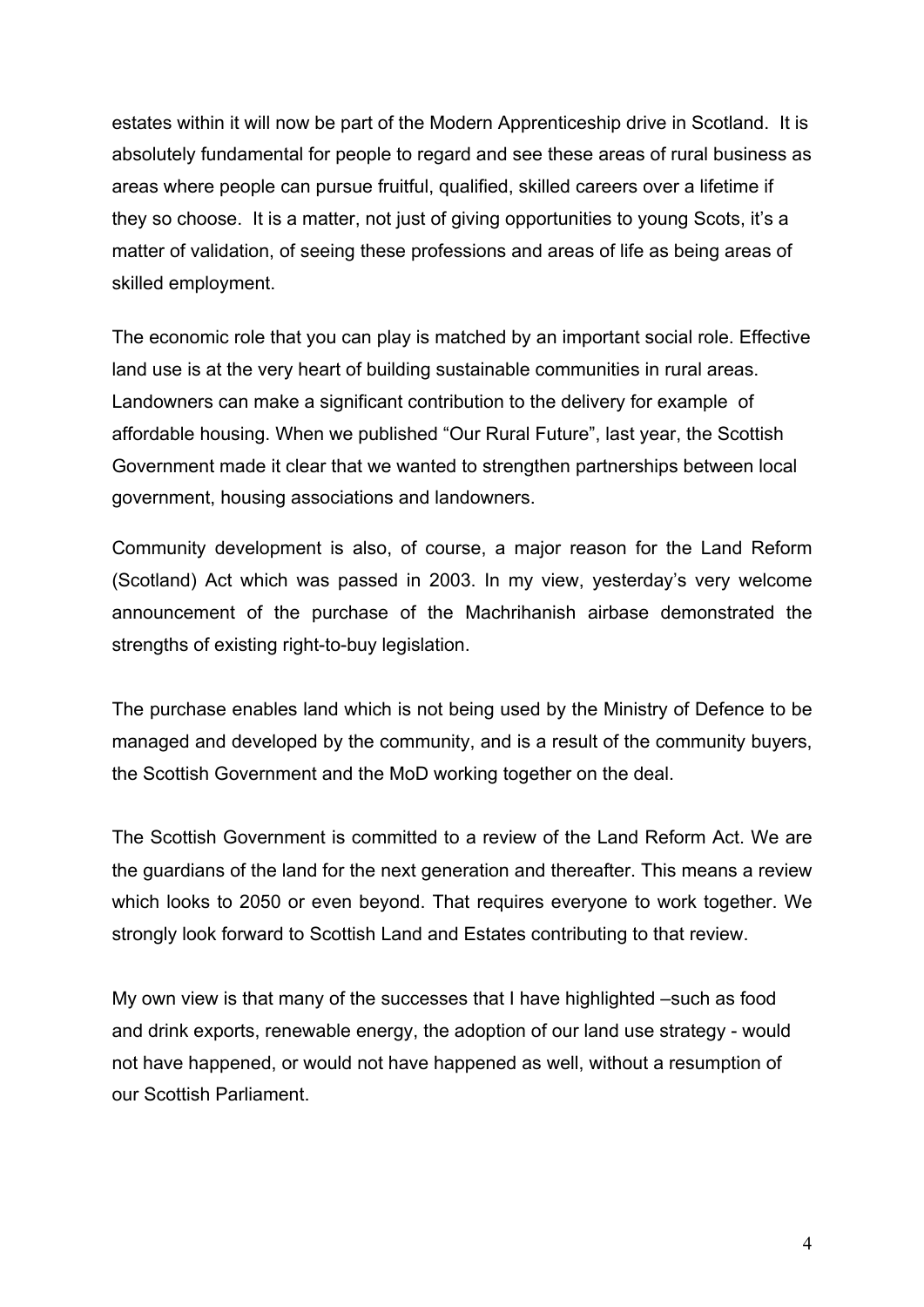I think a little independence has already been highly beneficial for rural Scotland. My argument and my presentation would say that full independence would be even better.

I was looking for examples of this across a range of areas that are important to rural Scotland. I want to take one example of this, which perhaps isn't an obvious one, but nonetheless is hugely important to the future. That is digital strategy. Our digital strategy seeks to ensure that every part of Scotland, however rural or remote, will have access to next generation broadband by 2020.

Scottish government investment on broadband will be focussed on rural and remote areas, because these are the areas where the market is unlikely to deliver better access. One of the biggest obstacles that we face, in improving connectivity in rural areas, is the persistent refusal of UK Governments to ensure that requirements are placed on providers for coverage at Scottish, as opposed to the UK as a whole. For example the current 3G network was required only to cover 80 per cent of the population of the UK. It should be obvious to many that much of that remaining 20 per cent is in Scotland.

And while it is welcome that the UK coverage requirement is now being increased to 90 per cent, much of the remaining 10 per cent is going to be in Scotland. And exactly the same issue applies in relation to the forthcoming 4G auction, for which we want the coverage obligation to be increased to at least 98 per cent of the population. We have to press for this 98 per cent to apply at a Scottish level, to every region within Scotland, rather than as a UK-wide average.

It is an example, an unusual example but a critical one where our current lack of regulatory power has a genuine impact on the quality of life of people in rural areas.

CAP reform would be a more obvious example where there would be a clear benefit from having additional influence. We will do everything we can to ensure good outcomes for Scotland from the current CAP reform process, and we are glad that Scottish Land and Estates sit on the CAP Stakeholder Group.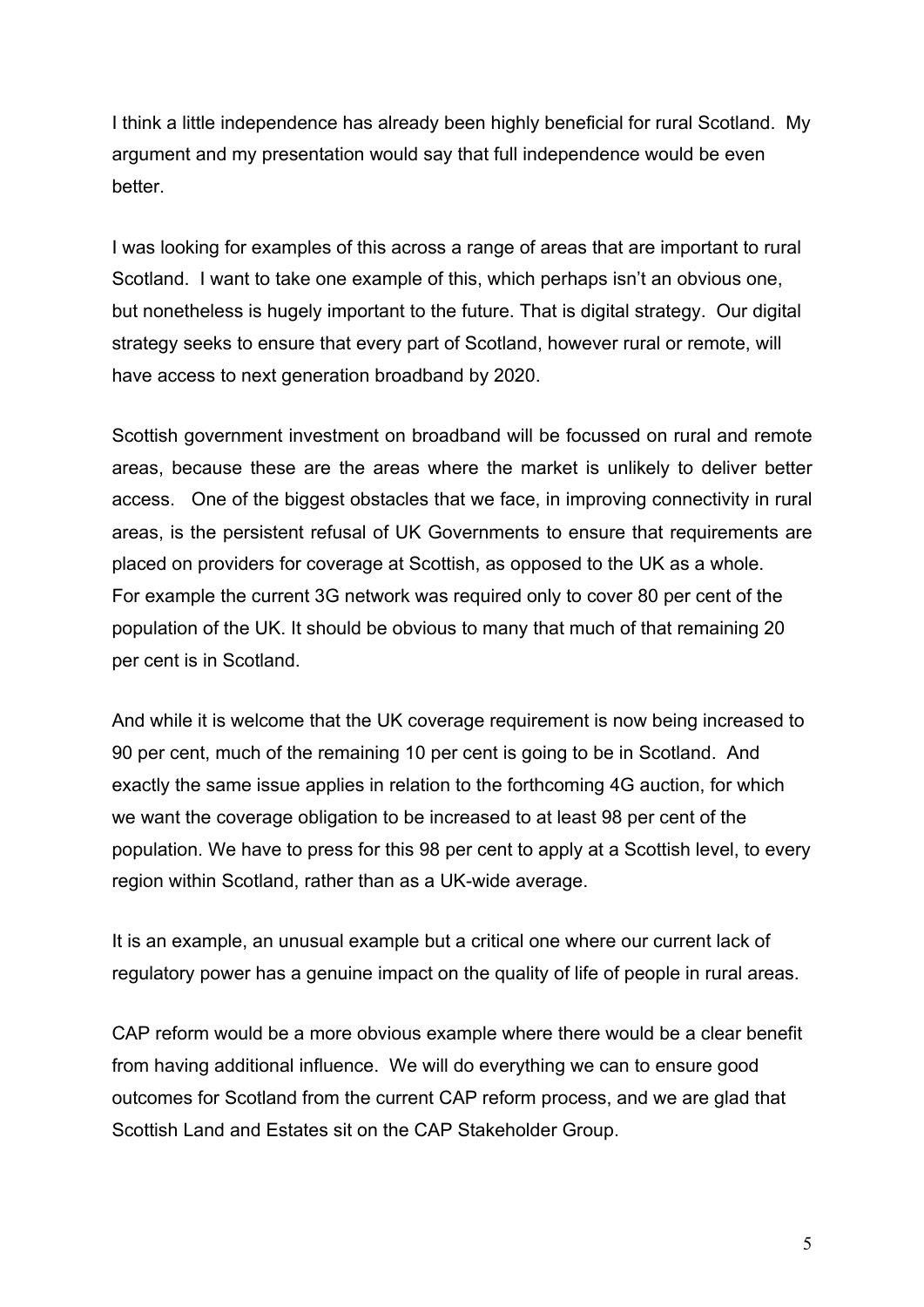However it is worth pointing out that the single best way of getting a good outcome for Scotland would undoubtedly to be a member state of the European Union. That would result in pro-rata, on the current situation, of some 170 million euros more from a recalculation of our share of rural payments.

Independence would allow us to do more to support the needs of rural Scotland, by placing the key decisions about Scotland in the hands of the people who live and work in Scotland. With control over all of the fiscal levers we need – from corporation tax to borrowing powers for infrastructure projects – we could find imaginative ways to develop the rural economy.

Scottish Water is a highly successful, productive company. But it is a company that is unable, under current Treasury rules, to issue bonds on the private marketplace. We have a wall of finance looking for opportunities at the present moment but Scottish Water is not able to release bonds to enable it to accelerate its programme of infrastructure spending and so promote recovery in communities across Scotland.

At present, the Scottish Government is doing everything we can to boost rural recovery. However under our existing powers, we often face doing that with one hand tied behind our backs.

So I welcome the chance to attend this AGM. I hope that this speech demonstrates the Scottish Government's desire to maintain a serious and wide-ranging dialogue with Scottish Land and Estates.

The underlying point is a recognition of the huge importance of this organisation and its membership, in terms, not just in the development of rural Scotland, but as an integral part of Scottish life.

As part of our ongoing process of consultation on land use in Scotland it is clearly essential that your significant contribution as landowners is recognised and that your perspective is understood.